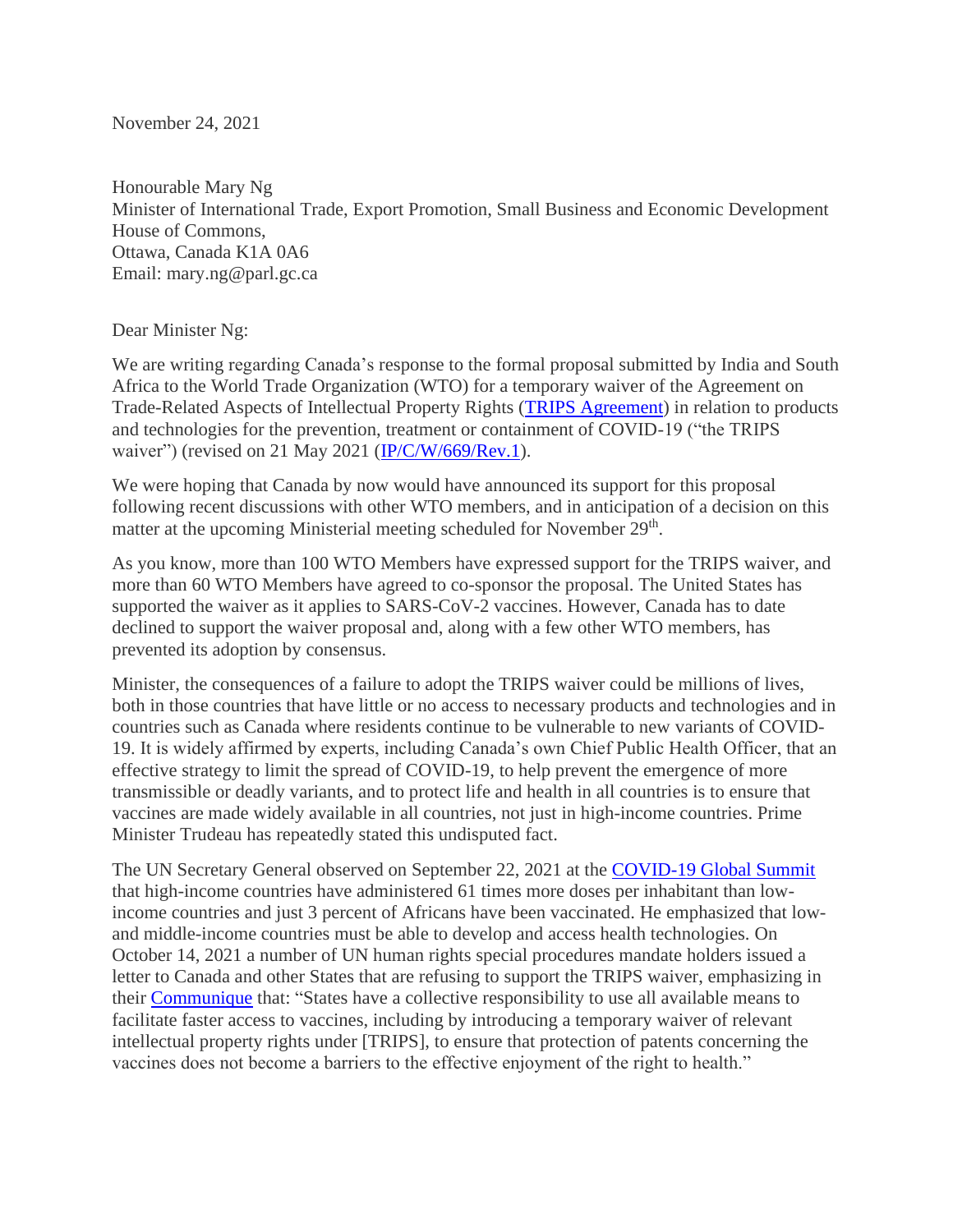UN human rights treaty monitoring bodies have also made it clear that a failure to support the TRIPS waiver would violate obligations under ratified international human rights treaties and other international human rights law. These include obligations of international co-operation to ensure rights to health and life, as summarized in the [Appendix.](http://www.socialrights.ca/2021/APPENDIX.pdf) While the treaties themselves are not enforceable in Canadian courts, obstructing the adoption of the TRIPS waiver would, in our view, breach Canada's legal duty to perform these international human rights obligations in good faith, as required under the *Vienna Convention on the Law of Treaties*. We believe that obstructing the adoption of the TRIPS waiver would also violate the *Canadian Charter of Rights and Freedoms*, which must be interpreted in accordance with binding international human rights norms. It would violate the rights of vulnerable residents of Canada to life and security of the person under section 7 of the *Canadian Charter* and the rights of women, the elderly, persons with disabilities, Indigenous Peoples, Black people, other racialized persons, persons experiencing poverty and other groups protected under section 15 that are disproportionally affected.

These breaches of international law and of the *Canadian Charter* could be the basis of legal challenges in Canadian courts in co-ordination with similar litigation initiatives in several other countries that have failed to support the proposed waiver.

However, we remain confident that Canada and other WTO members will decide to support the TRIPS waiver at the upcoming Ministerial meeting and thereby avoid the need for any judicial review in domestic courts.

Thank you for your consideration of this urgent matter.

Sincerely,

cc:

Hon. David Lametti, Minister of Justice

Hon. Pablo Rodriguez, Minister of Heritage

Hon. Harjit Sajjan, Minister of International Development

Hon. Filomena Tassi, Minister of Public Services and Appropriations

Hon. Jean-Yves Duclos, Minister of Health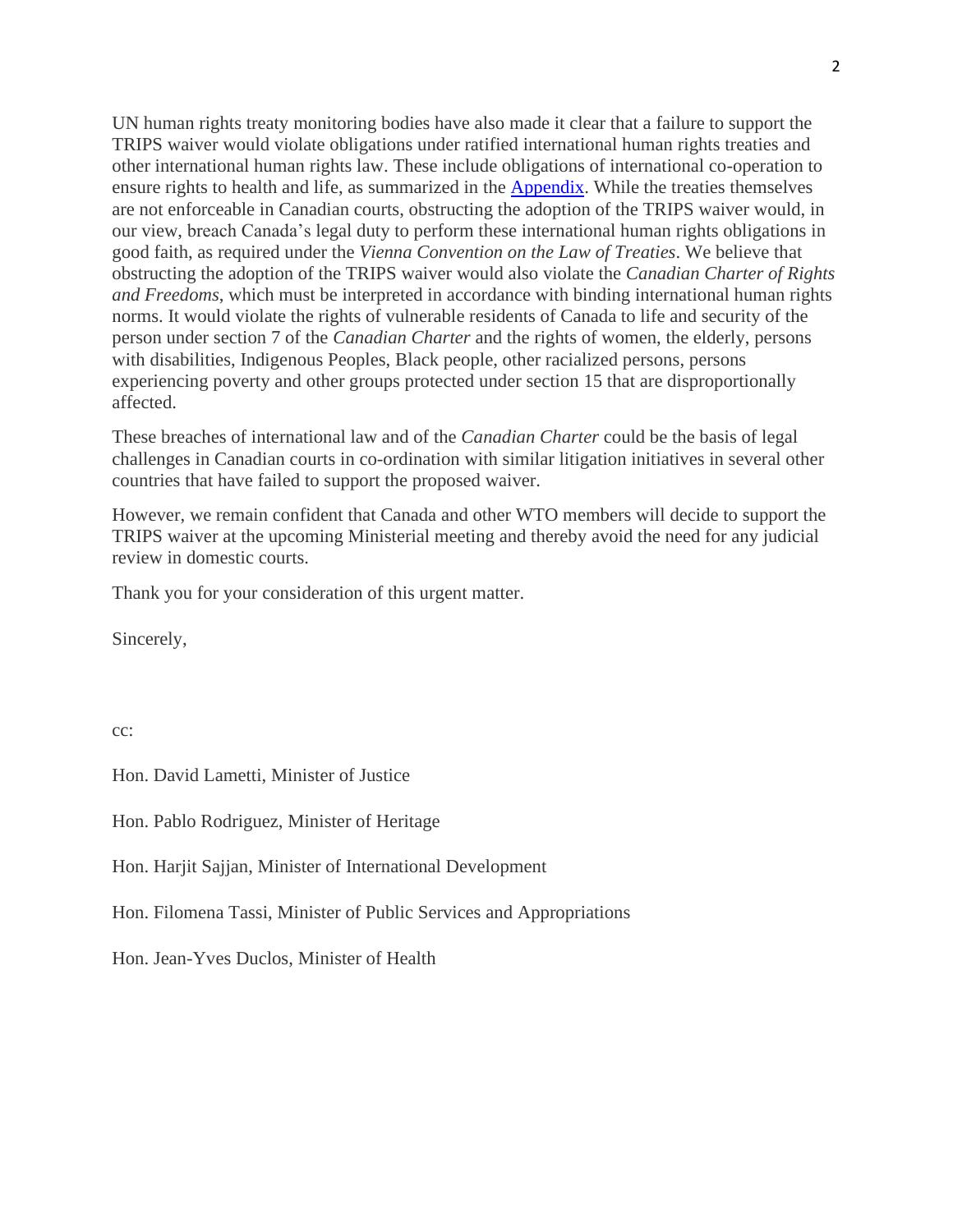## **Organisations**

Action Canada for Sexual Health and Rights Amnesty International Canada (English Branch) Canada Without Poverty Canadian Centre for Policy Alternatives Canadian Civil Liberties Association Canadian Federation of Nurses Unions Canadian Feminist Alliance for International Action (FAFIA) Canadian Health Coalition Cancer Alliance, South Africa Charter Committee On Poverty Issues (CCPI) Colour of Poverty - Colour of ChangeCooperation Canada Council of Canadians - Le Conseil des Canadiens DAWN Canada ESCR-Net - International Network for Economic, Social and Cultural Rights Foundation for Integrative AIDS Research (FIAR) (United States) Friends of MediCare Global Citizen Heps Uganda HIV Legal Clinic Ontario (HALCO) HIV Legal Network Indigenous Disability Canada / British Columbia Aboriginal Network on Disability Society Inter Pares Madhira Institute (Kenya) Malawi Health Equity Network (MHEN) Mouvement Populaire pour la Santé (France) National Association of Women and the LawNova Scotia Health Coalition OCASI - Ontario Council of Agencies Serving Immigrants ONE Campaign Oxfam Canada Oxfam Québec Partners In Health Canada People's Health Movement Canada People's Health Movement South Africa Plan International Canada President of the International Commission of Jurists, Canada Punjabi Community Health Services Results Canada SECTION27 (South Africa) Social Rights Advocacy Centre South Asian Legal Clinic of Ontario The Shift Trade Justice Network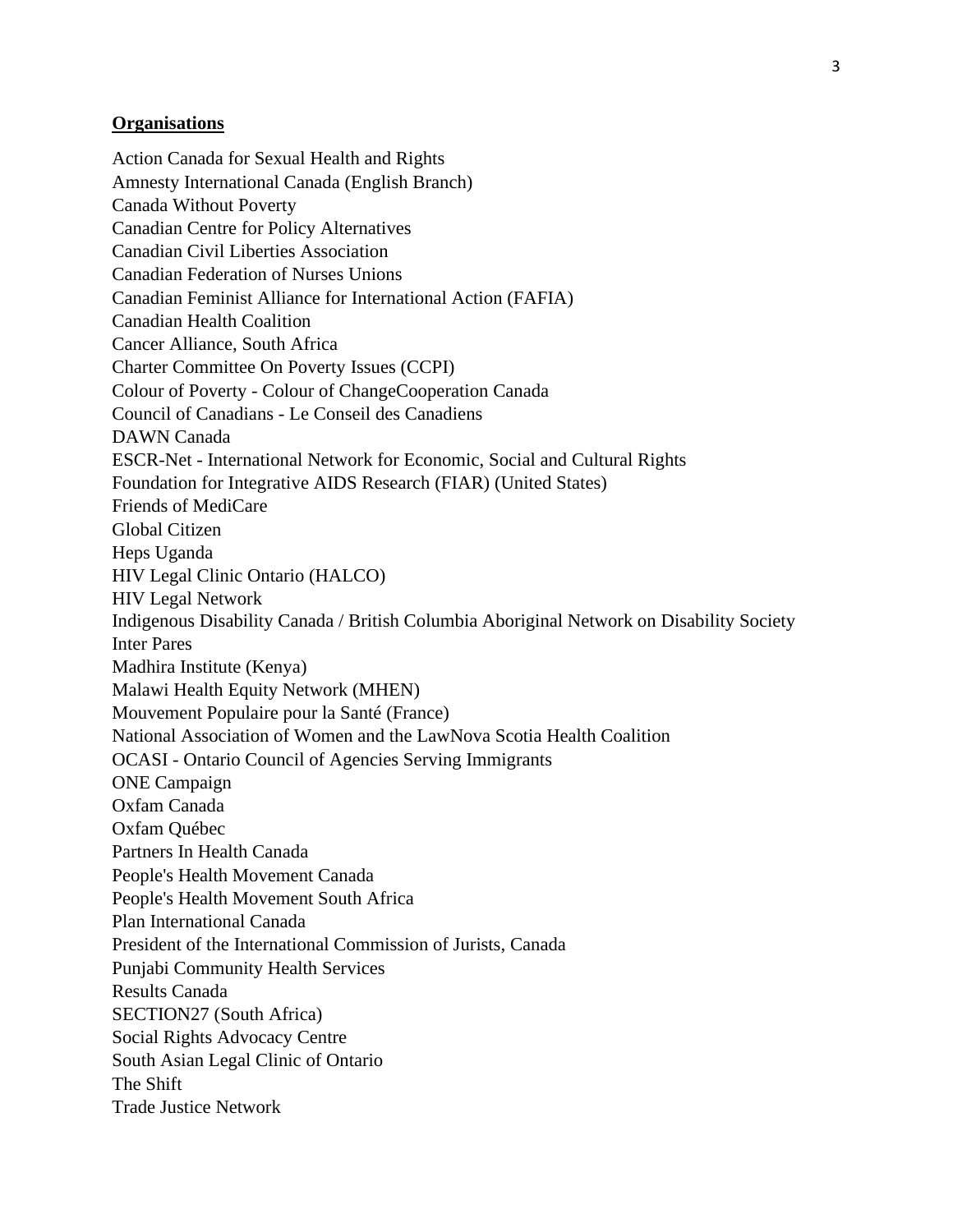University of Cape Town, Department of Public Health Medicine

## **Individuals**

Alex Neve *Senior Fellow Graduate School of Public and International Affairs, University of Ottawa*

Anne-Emanuelle Birn *Professor*

Antoinette Handley *Professor University of Toronto* 

Arianna Schouten

Audrey R. Chapman *Professor of Medical Ethics*

Barbara Cameron *Associate Professor York University*

Barbara Kaim

Blair Redlin

Bonnie Campbell *Professor Emeritus Université du Québec à Montréal*

Candice Sehoma *Advocacy Officer* 

Colin Soskolne, PhD

Daniel Grace *Associate Professor University of Toronto*

David Bock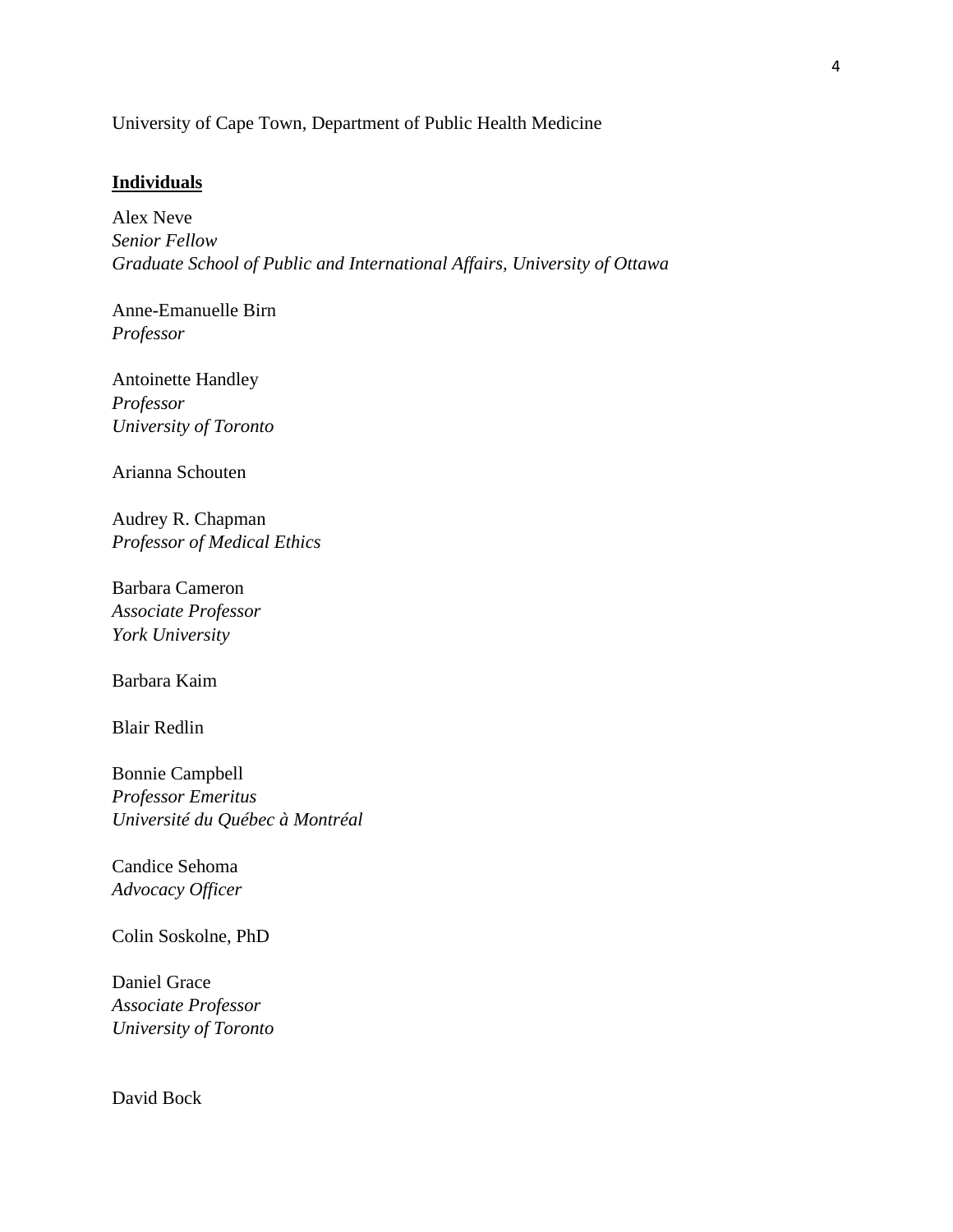Donna Mergler *Professor*

Erica Di Ruggiero *Associate Professor University of Toronto*

Etienne Roy Grégoire *Professor Université du Québec à Chicoutimi*

Firoze Manji *Adj. Professor Institute of African Studies, Carleton University, Ottawa*

Gaëtane Gascon

Gavin Fridell *Canada Research Chair Saint Mary's University*

Gilles Duruflé *Independent consultant*

Gordon Laxer

Jackie Dugard Associate Professor University of the Witwatersrand

Jan Akko Eleveld

Jeremy Snyder *Professor Simon Fraser University*

Jillian Clare Kohler *Professor Leslie Dan Faculty of Pharmacy, University of Toronto*

Joel Lexchin *Emergency department physician*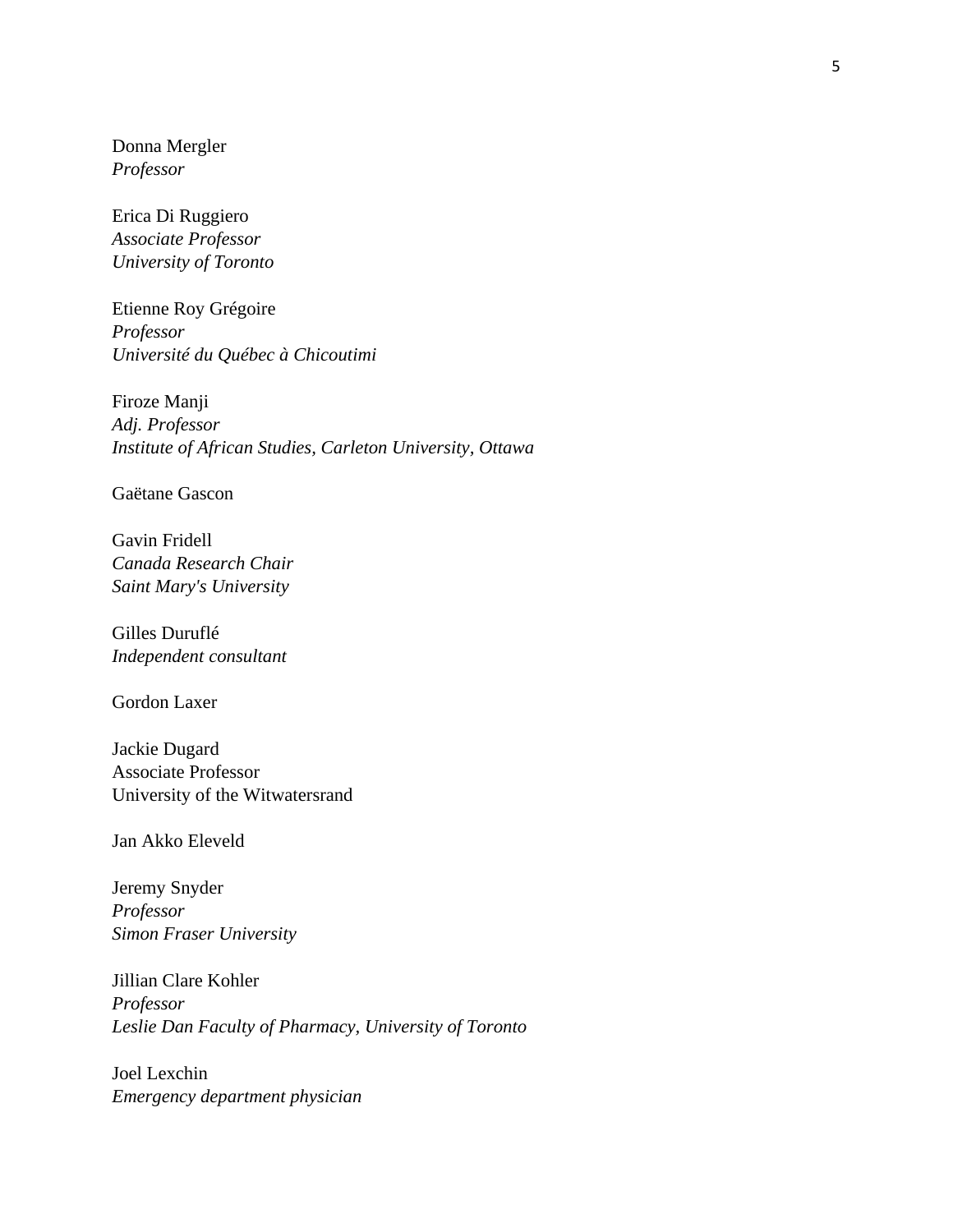## *University Health Network*

Julia Smith *Assistant Professor Simon Fraser University*

Dr. Kate Tairyan, MD, MPH *Senior Lecturer, Director of Undergraduate Program Faculty of Health Sciences, Simon Fraser University* 

Kathleen Ruff

Kim Elliott

Krishna Kumar *PHM AND JNU*

Laurel Baldwin-Ragaven *Professor*

Lilian Chenwi *Professor University of the Witwatersrand School of Law*

Lindsey Wagner, RN *Lisa Forman Associate Professor Canada Research Chair in Human Rights and Global Health Equity University of Toronto*

Marc-André Gagnon *Associate Professor School of Public Policy and Administration, Carleton University*

Margie Mendell *Professor Emerita Concordia University*

Dr. Marlise Richter

Martha Jackman *Professor, Faculty of Law, University of Ottawa*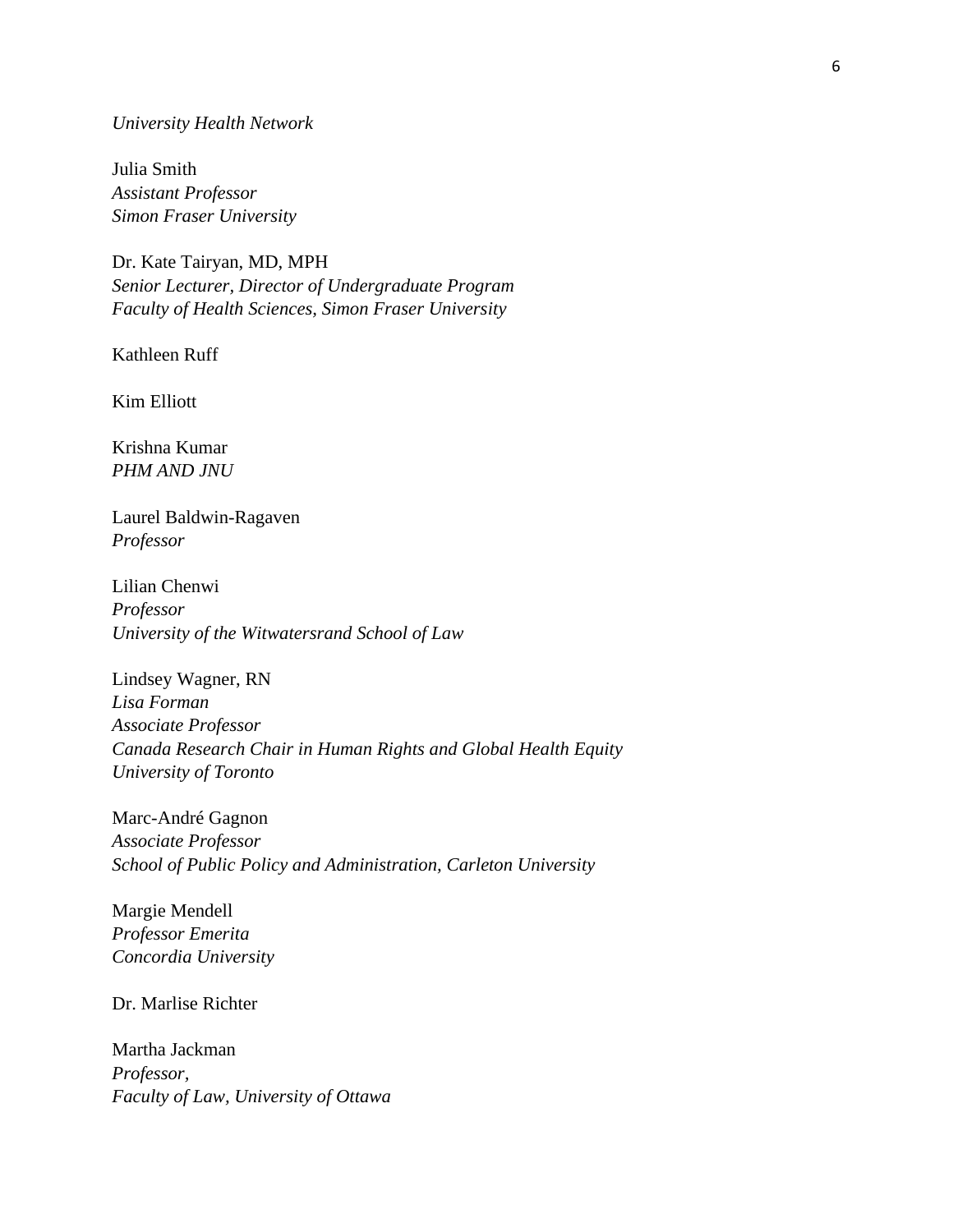Matiangai Sirleaf *Nathan Patz Professor of Law University of Maryland School of Law*

Maxwell Smith *Assistant Professor Western University*

Dr. Melissa Lev

Obiora Okafor *Professor*

Paula Braitstein *Associate Professor University of Toronto*

Phyllis Orner

Richard Elliott, LLB, LLM *Health & human rights lawyer*

Robert Armstrong

Ronald Labonte *Professor and Distinguished Research Chair University of Ottawa*

Roojin Habibi *Research Fellow and Lawyer Global Strategy Lab, Osgoode Hall Law School (York University)*

Ruth Lopert *Adjunct Professor George Washington University*

Sandra Liebenberg *Distinguished Professor; HF Oppenheimer Chair in Human Rights Law Stellenbosch University*